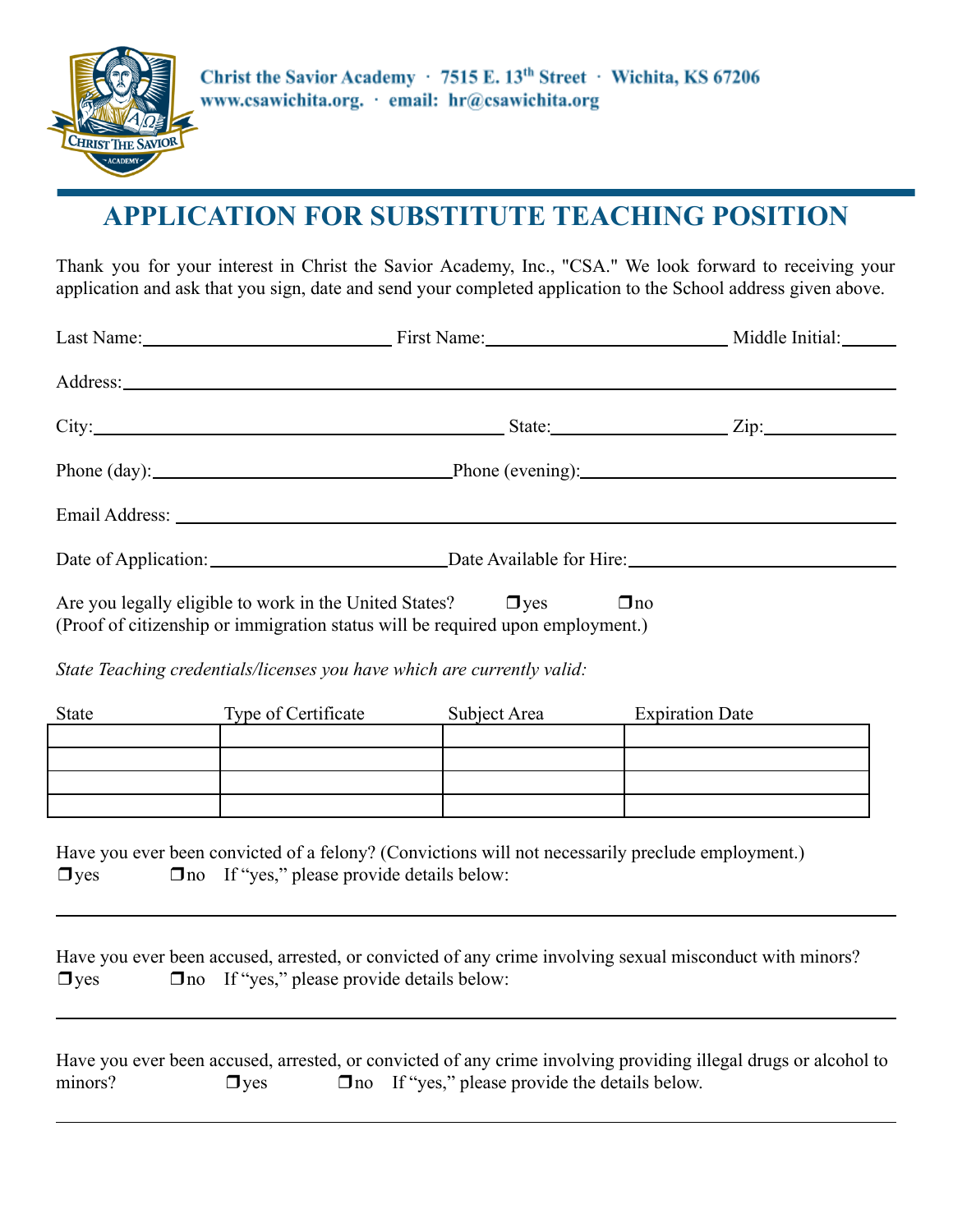## **I. Professional Qualifications:**

*Should you be offered a position, official copies of your college transcripts may be required to be submitted for inclusion in your personnel file.*

#### **Formal Training:**

| Degree: | Date Received: | College: | Grade Point Average |
|---------|----------------|----------|---------------------|
|         |                |          |                     |
|         |                |          |                     |
|         |                |          |                     |

Your Major Subjects:

Your Minor Subjects: Now a set of the set of the set of the set of the set of the set of the set of the set of the set of the set of the set of the set of the set of the set of the set of the set of the set of the set of t

Н

#### **Teaching Experience:** (Please list most recent first.)

| Dates: | Name of School & Location: | Subjects: |
|--------|----------------------------|-----------|
|        |                            |           |
|        |                            |           |
|        |                            |           |

Number of years of teaching experience: Public School: Private School:

| Employer Name:               |                           |  |  |  |
|------------------------------|---------------------------|--|--|--|
| Employer Address:            | City:                     |  |  |  |
| State:                       | Zip:                      |  |  |  |
| Employer Phone:              | Dates of Employment:      |  |  |  |
| Names of all Supervisors:    |                           |  |  |  |
|                              |                           |  |  |  |
| Monthly Salary:<br>Starting: | Final:                    |  |  |  |
| Job Title:                   | Description of Your Work: |  |  |  |
| Reason for Leaving:          |                           |  |  |  |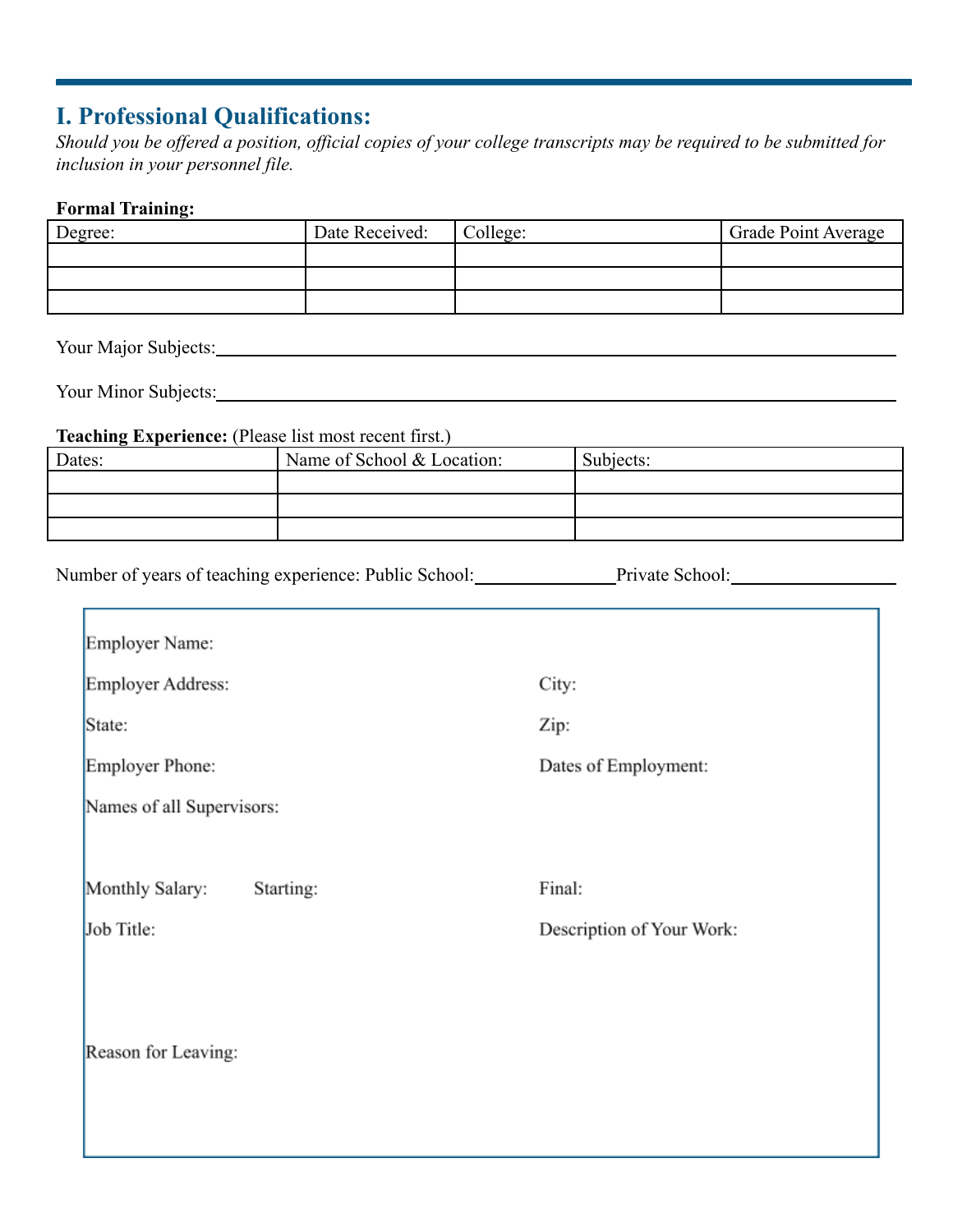Do you have a background in any of the following subjects?

#### Greek

 $\Box$  I have taught Greek for grades through ❒ I have studied Greek and am proficient to teach it, if asked.

#### Latin

- ❒ I have taught Latin for grades \_\_\_\_\_\_\_through \_\_\_\_\_\_\_\_\_\_\_\_.
- ❒ I have studied Latin and am proficient to teach it, if asked.

### Physical Education

❒ I have taught PE or coached a sport. Please list:

#### Art

- ❒ I have taught art.
- ❒ I have a background in art and would be proficient to teach it, if asked.

#### Music

- $\Box$  I have taught music.
- ❒ I have a background in music and would be proficient to teach it, if asked.

## **II. References**

If applicable, please give the name of your clergy member and a way for us to contact him. In addition, please provide one other personal reference.

### *Clergy Reference:*

| Clergy Name: Phone: Phone: Phone:                                                                                                                                                                                              |
|--------------------------------------------------------------------------------------------------------------------------------------------------------------------------------------------------------------------------------|
|                                                                                                                                                                                                                                |
| Are you a member in good standing? $\Box$ yes<br>$\Box$ no                                                                                                                                                                     |
|                                                                                                                                                                                                                                |
| Name: Phone: Phone: Phone: Phone: Phone: Phone: Phone: Phone: Phone: Phone: Phone: Phone: Phone: Phone: Phone: Phone: Phone: Phone: Phone: Phone: Phone: Phone: Phone: Phone: Phone: Phone: Phone: Phone: Phone: Phone: Phone: |
|                                                                                                                                                                                                                                |
| Address: City: City:                                                                                                                                                                                                           |
| State: Zip: Zip: Zip:                                                                                                                                                                                                          |
|                                                                                                                                                                                                                                |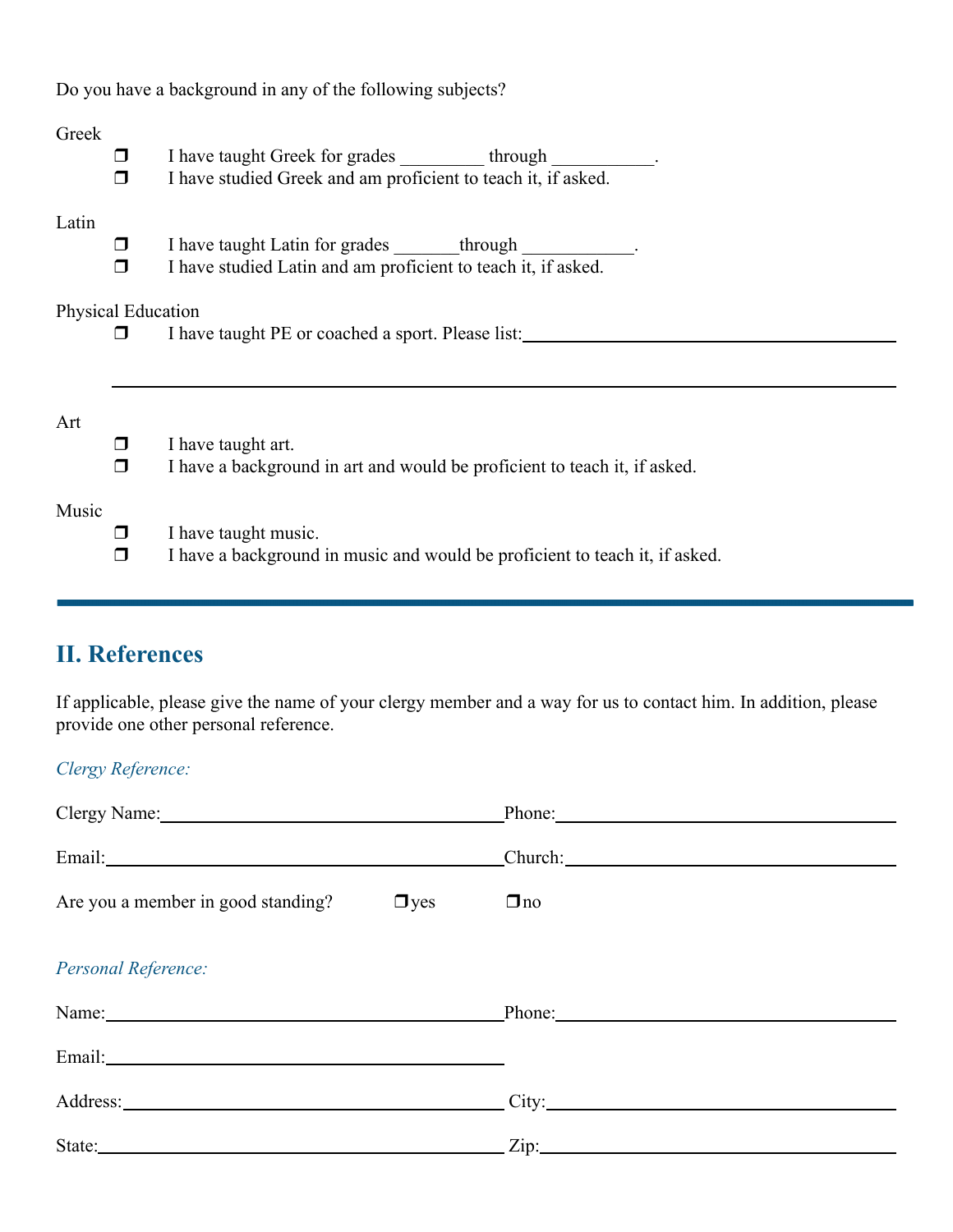I hereby certify that the facts set forth in this application are true and complete. In the event of employment, I understand that false or misleading information given in my application, any required document, or interview(s) may result in discipline, up to and including termination of my employment.

I understand that this application for employment shall be considered active for a period of time not to exceed 45 days and that if I wish to be considered for employment beyond this time period, I should inquire as to whether or not applications are being accepted at that time.

I understand that employment with CSA is "at will." This means employment may be terminated with or without notice and with or without cause at any time by either me or CSA, for any reason not prohibited by law. I understand that no handbook, manual, other document, or statement shall limit CSA's right to terminate my employment at any time, with or without cause or notice, for any reason not prohibited by law, or to make changes to my position, title, job responsibilities, or compensation level; that no manager, supervisor, or other employee of CSA has the authority to enter into any agreement for employment for a fixed duration or for other than "at will" employment; and that only the President or Board Chair of CSA has the authority to make such an agreement if it is in writing and signed by the President or Board Chair.

I understand that any employment offer is contingent upon the following: (i) my providing, within three (3) days of employment, valid proof of my identity and eligibility to work in the United States; and (ii) my consent for CSA to obtain consumer reports and other background checks regarding me. I understand, also, that upon employment I am required to abide by all rules, policies, and regulations of CSA.

I understand that CSA is an equal opportunity employer and does not discriminate in its employment decisions against any person because of race, color, sex, disability, national origin, ancestry, age, veteran status, genetic information, or any other status protected by local, state, or federal laws. I understand, however, that although CSA welcomes non-Orthodox Christians to apply, CSA has the legal right not to employ applicants who are not Orthodox Christians.

I authorize Christ the Savior Academy to verify all data given in my application for employment, related papers, and my oral interviews. I further authorize Christ the Savior Academy to thoroughly interview the primary references which I have listed any secondary references mentioned through interviews with primary references, or other individuals who know me and have knowledge regarding my testimony and work record. I also authorize CSA to thoroughly investigate my work records and evaluations, my educational preparation, and other matters related to my suitability for the position.

I certify that I have carefully read and do understand the above statements.

### **I understand that in order for my application to be complete, I must do the following:**

- **1) Print the completed application, sign and date it.**
- **2) Return it to the School Office, by mail, email, or in person.**

Signature of applicant Date